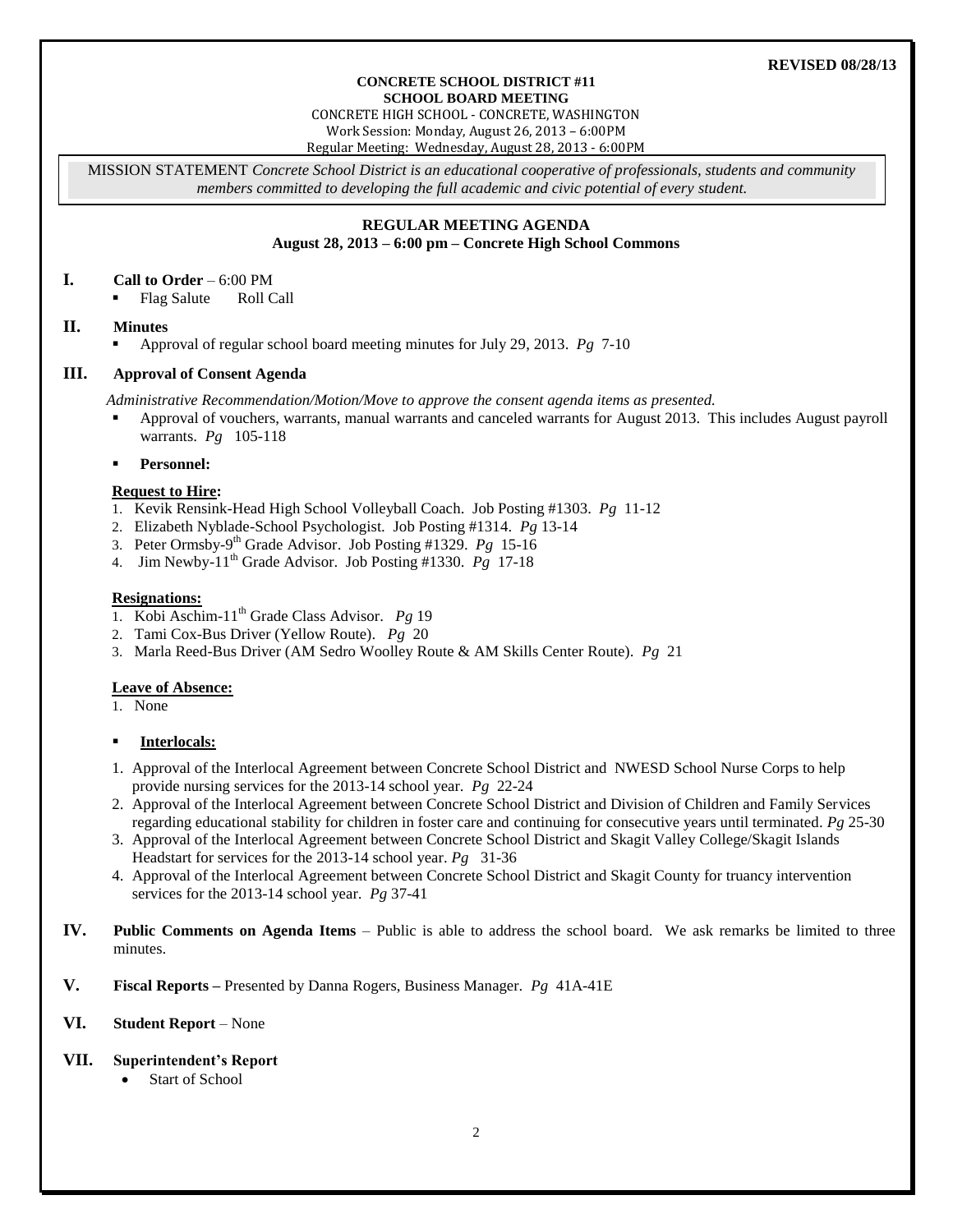### **REVISED 08/28/13**

### **VIII. Old Business**

- *A.* Request approval of the final reading of revised policy 3432-Emergencies Barbara Hawkings. *Administrative Recommendation Action/Motion/Move to approve the final reading of revised policy 3432- Emergencies. Pg (See July Board Packet)*
- *B.* Request approval of the final reading of revised policy 6220-Bid Requirements Barbara Hawkings. *Administrative Recommendation Action/Motion/Move to approve the final reading of revised policy 6220-Bid Requirements. Pg (See July Board Packet)*
- *C.* Request approval of the final reading of revised policy 6700-Nutrition and Physical Fitness Barbara Hawkings. *Administrative Recommendation Action/Motion/Move to approve the final reading of revised policy 6700-Nutrition and Physical Fitness. Pg (See July Board Packet)*

# **IX. New Business**

- *A.* Request approval of the Pesticide Summary Usage Report Schuyler Brown. *Administrative Recommendation/Action/Motion/Move to approve the Pesticide Summary Usage Report. Pg* 42
- *B.* Request approval of the Skagit River School House 2013-14 handbook Mike Holbrook. *Administrative Recommendation Action/Motion/Move to approve the Skagit River School House 2013-14 handbook. Pg* 43-72
- *C.* Request approval of the Twin Cedars High School 2013-14 handbook Mike Holbrook. *Administrative Recommendation Action/Motion/Move to approve the Twin Cedars High School 2013-14 handbook. Pg* 73-90
- *D.* Request approval of the Parent Involvement Policy #4130 (annual policy review) Leilani Thomas. *Administrative Recommendation Action/Motion/Move to approve the Parent Involvement Policy #4130 (annual policy review). Pg* 91
- *E.* Request approval to allow  $8<sup>th</sup>$  grade students to participate in high school athletics for the 2013-14 seasons Karl Kersteter. *Administrative Recommendation Action/Motion/Move to approve allowing 8th grade students to participate in high school athletics for the 2013-14 seasons. Pg* 92
- *F.* Request approval to use non-WOA officials for all middle school athletic contests Karl Kersteter. *Administrative Recommendation Action/Motion/Move to approve the use of non-WOA officials for all middle school athletic contests. Pg* 93
- *G.* Request approval to provide a zero hour jazz band stipend to Peter Ormsby for 2013-14 Barbara Hawkings. *Administrative Recommendation Action/Motion/Move to approve providing a zero hour jazz band stipend to Peter Ormsby for 2013-14. Pg* 94
- *H.* Request approval of the teacher principal evaluation project implementation Barbara Hawkings. *Administrative Recommendation Action/Motion/Move to approve the teacher principal evaluation project implementation. Pg* 95
- *I.* Request approval of the first reading of policy 3226-Interviews and Interrogations of Students on School Premises – Barbara Hawkings. *Administrative Recommendation Action/Motion/Move to approve the first reading of policy 3226-Interviews and Interrogations of Students on School Premises. Pg* 96
- *J.* Request approval of the first reading of policy 2414-Community Service Barbara Hawkings. *Administrative Recommendation Action/Motion/Move to approve the first reading of policy 2414-Community Service. Pg* 97